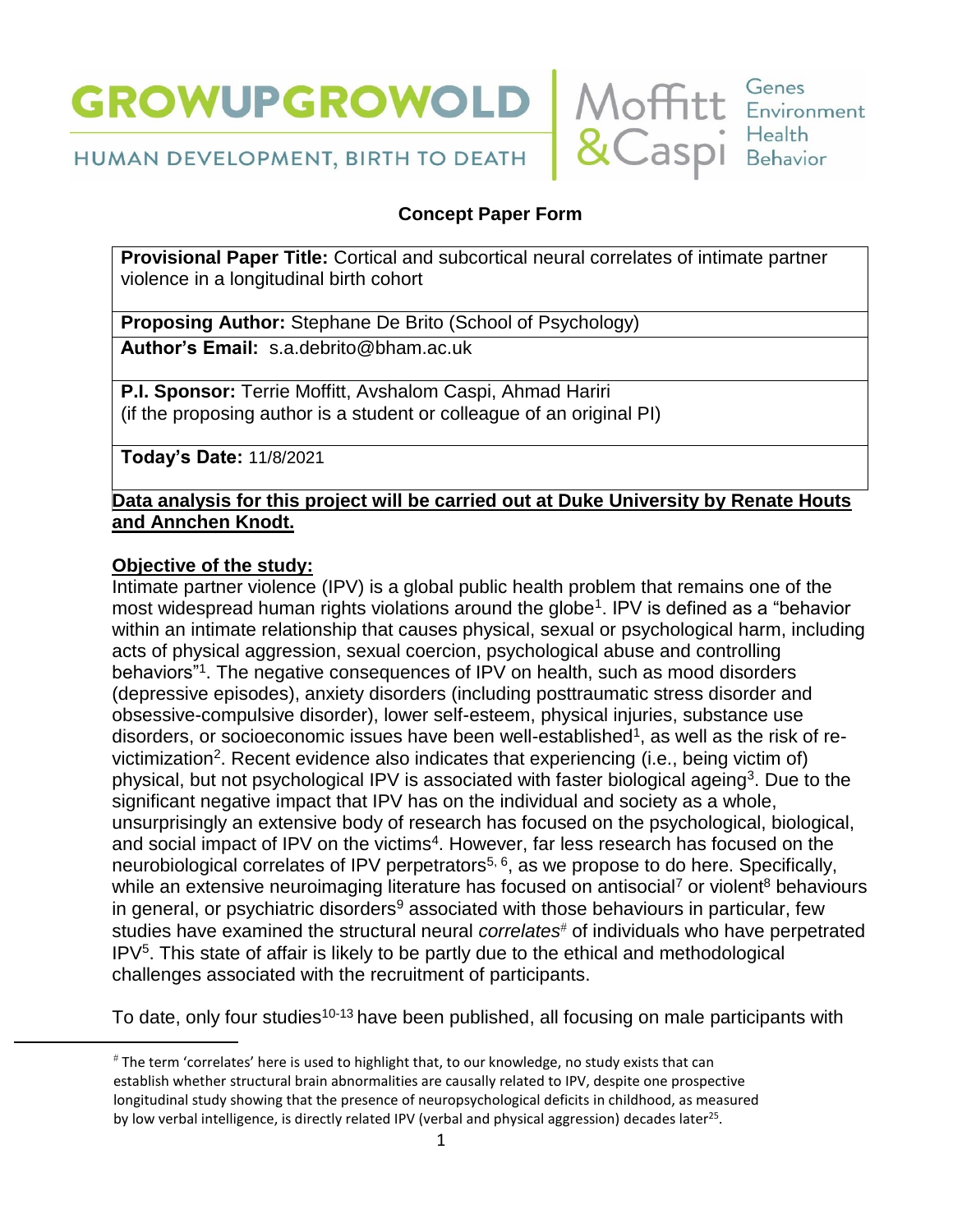small samples. One study<sup>10</sup> relying on the independent assessment of two neuroradiologists surprisingly concluded that structural brain abnormalities in grey or white matter are not strongly or specifically associated with IPV in offenders (n=21) who were compared to non-IPV offenders (n=20) and, therefore, unlikely explaining fMRI findings in previous studies on this population. However, in another study<sup>11</sup> on the same sample, IPV offenders were found to exhibit decreased cortical thickness in the orbitofrontal, insular, anterior and posterior cingulate cortices, as well as in the parahippocampal gyrus when compared to non-IPV offenders; lower thickness of the posterior cingulate was associated with poorer recognition of emotional facial expressions. The third study<sup>13</sup> found that, compared to non-offenders, IPV offenders exhibited lower volume of the accumbens and dorsal anterior cingulate cortex, which were associated with poorer emotion regulation and lower empathy scores. The final study<sup>12</sup> showed that alcoholic patients with IPV (n=27) had reduced right amygdala volume as compared with non-violent alcoholic patients (n=14) and health controls (n=13). The dearth of structural neuroimaging studies is surprising, but taken together the above findings are consistent with meta-analytic work showing that perpetrators of IPV have higher rates of traumatic brain injury than the general population and with the increasing neuropsychological literature documenting impaired neuropsychological functioning in perpetrators of IPV, particularly in executive functions.

In addition to the small sample size, four other important limitations characterize this literature and pertain to the nature of the sample, the data analytic strategy, and the study design. First, in terms of sample, the existing studies have exclusively relied either on males recruited from forensic or clinical settings, which make those participants unrepresentative from the general population because (1) they only reflect the most extreme cases of clinically abusive  $IPV^{14}$  and, relatedly, (2) do not include females despite evidence that females can also engage in clinically abusive forms of  $IPV<sup>14</sup>$ . A large epidemiological sample from the general population, including both males and females and spanning the entire continuum of intimate relationships (from non-abusive through nonclinically abusive forms to clinically abusive forms of IPV) would address this limitation. Second, despite evidence that both males and females engage in  $IPV<sup>14</sup>$ , no study has compared the sexes to clarify to what extent the neural correlates are the same or different across sexes. Third, in terms of data analytic strategy, while there is good evidence that IPV perpetrators are also victim of IPV themselves<sup>14</sup>, the above studies were unable to examine the structural brain correlates associated with *experiencing (i.e., being victim of)* IPV vs *perpetrating* IPV. Finally, in terms of study design, because all the studies have been cross-sectional, they have not been able to examine if, and to what extent, some factors (e.g., history of head injury, substance use disorders), which predate the scan and are known risk factors for  $IPV^{5, 6}$ , might contribute to some of the observed effects on the brain. This is not an exhaustive list of the limitations, but highlight some of the most important problems with this literature, which limit its theoretical and translational impact.

In this context, using a person-centered approach, we propose first to examine the cortical and subcortical neural correlates of perpetrators of IPV and compare them to individuals with no history of IPV from the Dunedin Multidisciplinary Heath and Development Study<sup>3, 14</sup>. The inclusion of both females and males will enable us to also test for potential sex-bygroup interactions. Finally, consistent with recent work on this dataset<sup>3</sup>, we will use a variable-centered approach to investigate the structural brain correlates associated with *experiencing (i.e., being victim of)* IPV vs *perpetrating* IPV. In terms of brain metrics, given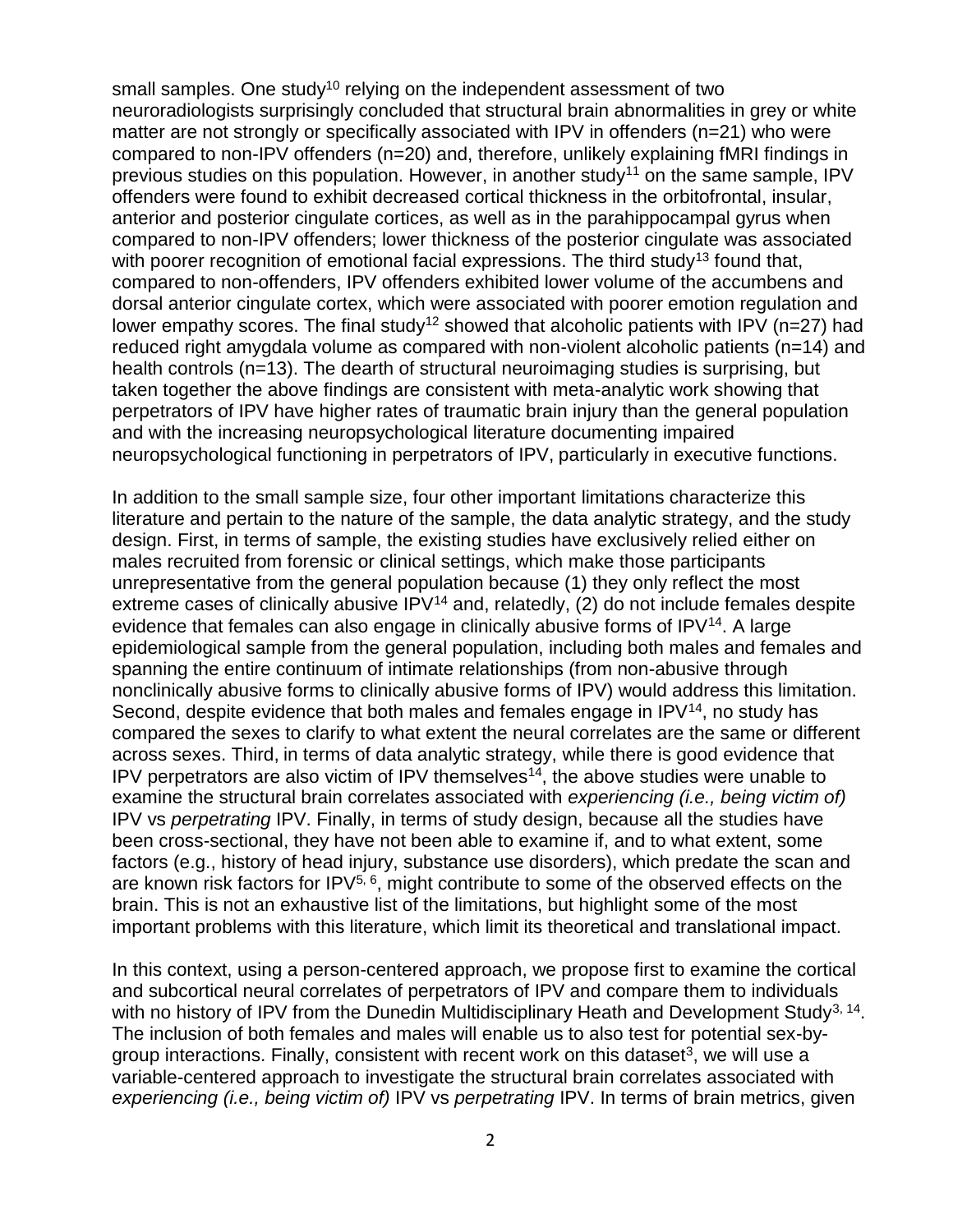recent evidence on this cohort that IPV is associated with faster biological ageing<sup>3</sup>, we will first use brainAGE (i.e., the difference between chronological age and age predicted from machine-learning models of brain-imaging data), a well-validated and reliable proxy of biological ageing<sup>15</sup>. Any significant group differences or associations with this metric will then be followed-up by secondary analyses with mean cortical thickness, global surface area, and subcortical volumes to clarify which of those features might be accounting for the effects on brainAGE.

#### **Hypotheses:**

- 1. Given recent evidence in this cohort that IPV is associated with faster biological ageing<sup>3</sup>, we predict that, in comparison with individuals who have never perpetrated IPV, perpetrators of IPV will show greater brainAGE, which will be mostly underpinned by a combination of *reductions* in cortical thickness, surface area, and subcortical volume.
- 2. Based on prior work indicating that (1) a history of conduct problems/disorder and the presence of deviant personality traits (e.g., high psychopathic traits) increase the risk of perpetrating IPV<sup>14, 16, 17</sup> and (2) that those clinical features have been linked to reduced grey matter volume<sup>9, 18</sup> in cortical and subcortical regions, we hypothesize that, in comparison with individuals who have never perpetrated IPV, perpetrators of IPV will exhibit reduced cortical thickness and surface area in the prefrontal and temporal cortices, as well as reduced volume of the amygdala and the striatum.
- 3. Given our prior work examining sex differences in cortical and subcortical structure in relation to conduct disorder<sup>19</sup>, we predict that, compared with males with no history of IPV as perpetrators, male perpetrators of IPV will show lower cortical thickness in the temporal cortex, while female perpetrators of IPV will show the opposite pattern. In terms of surface area, we predict that, compared with males with no history of IPV as perpetrators, male perpetrators of IPV will show higher surface area in the superior frontal gyrus, whereas the opposite pattern will be seen in female perpetrators of IPV.
- 4. Based on a recent paper in this cohort<sup>3</sup>, we hypothesize that *experiencing* IPV will be related to some of the decrease in cortical thickness, surface area or subcortical volume seen in perpetrators of IPV.

#### **Data analysis methods:**

We will use IPV data collected at ages 21, 26, 32, 38, and 45 to construct a summative measure of IPV involvement over time to classify the participants into one of two mutually exclusive types: Perpetrator of IPV vs no history of IPV as a perpetrator.

sMRI analyses will be conducted in accordance with existing preprocessing pipelines set up by Prof Hariri and colleagues as used in previous publications<sup>20-22</sup>. Analyses will first compare the two groups in terms of brainAGE. We will then test for group-by-sex interactions. Finally, consistent with a previous paper<sup>3</sup> on this dataset, we will use a regression model to investigate if *experiencing* IPV vs *perpetrating* IPV predict brainAGE. Any significant group differences or associations with brainAGE, will then be followed-up by secondary analyses, but with mean cortical thickness, global surface area, and subcortical volumes to clarify which of those metrics might be accounting for the effects on brainAGE. Finally, if cortical thickness or surface area account for brainAGE, follow-up analyses with parcellations of cortical thickness and surface area will be conducted to characterize the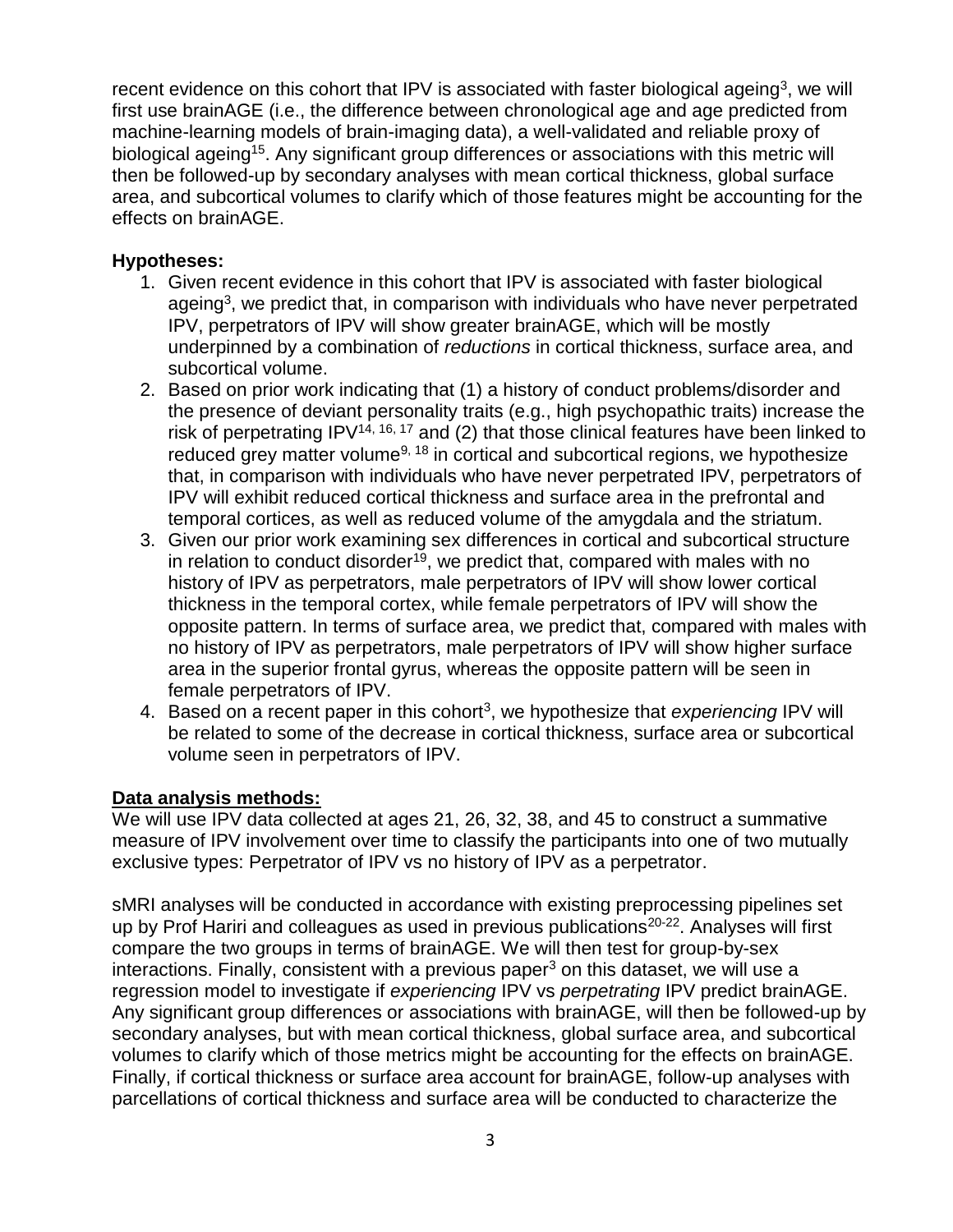nature of the spatial distribution for those metrics. Consistent with Carlisi et al.<sup>21</sup>, we will correct for multiple comparisons across each set of regional tests performed (i.e., cortical thickness, surface area) by using a false discovery rate (FDR) procedure<sup>23</sup>.

Consistent with our prior structural work on antisocial groups $24$ , in a regression model restricted to the IPV group only, we will examine the extent to which a history of head injury and substance use disorders contribute to the variance in brain data where there is a group difference.

## **Variables needed at which ages:**

- Intimate partner violence
	- o At phase 26, 32, 38, and 45
- BrainAGE at 45 years
- Grey matter at 45 years:
	- o Cortical (thickness and surface area) measures, subcortical and total intracranial volume.
- Covariates
	- o Childhood SES
	- o History of head injury
	- o History of substance use disorders

We will also need other variable to show the overall demographic, cognitive and psychiatric characteristics of the two groups at age 45. In addition to the above-mentioned variables, we would like to include the following variables in a table for each group:

- $\bullet$  IQ
- Alcohol use at age 45
- Psychiatric diagnosis at age-45

## **Significance of the Study (for theory, research methods or clinical practice):**

As highlighted above, the neuroimaging literature on IPV is small and the existing studies suffer from several important limitations, which have limited the theoretical and translational impact of this body of work. The Dunedin Study presents a unique opportunity to combine rich multi-source assessment of IPV with neuroimaging data in the context of prospective longitudinal study to investigate the structural neural correlates of IPV.

#### **References:**

- **1**. World Health Organisation, *Global and regional estimates of violence against women: prevalence and health effects of intimate partner violence and non-partner sexual violence*, W.H. Organisation, Editor. 2013.
- **2**. Smith, et al., (2003) *Am J Public Health*. 93: 1104-1109.
- **3**. Bourassa, et al., (2020) *Psychol Aging*. 35: 1127-1139.
- **4**. Esopenko, et al., (2021) *Brain Imaging Behav*. 15: 475-503.
- **5**. Chester and DeWall, (2018) *Curr Opin Psychol*. 19: 55-59.
- **6**. Bueso-Izquierdo, et al., (2015) *Aggress Violent Behav*. 25: 243-251.
- **7**. Aoki, et al., (2014) *Soc Cogn Affect Neurosci*. 9: 1223-1231.
- **8**. Lamsma, et al., (2017) *Psychiatry Res Neuroimaging*. 267: 69-73.